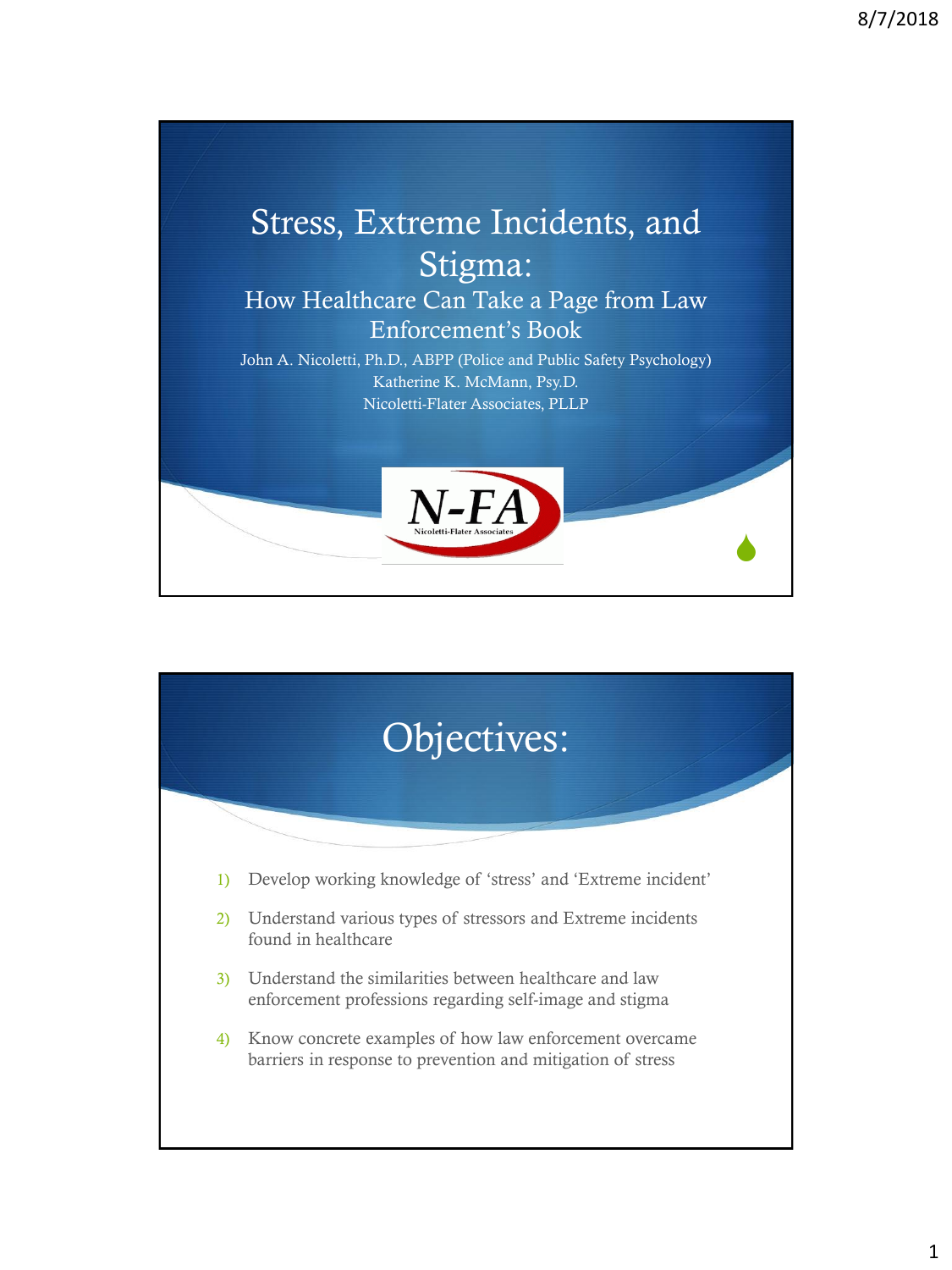

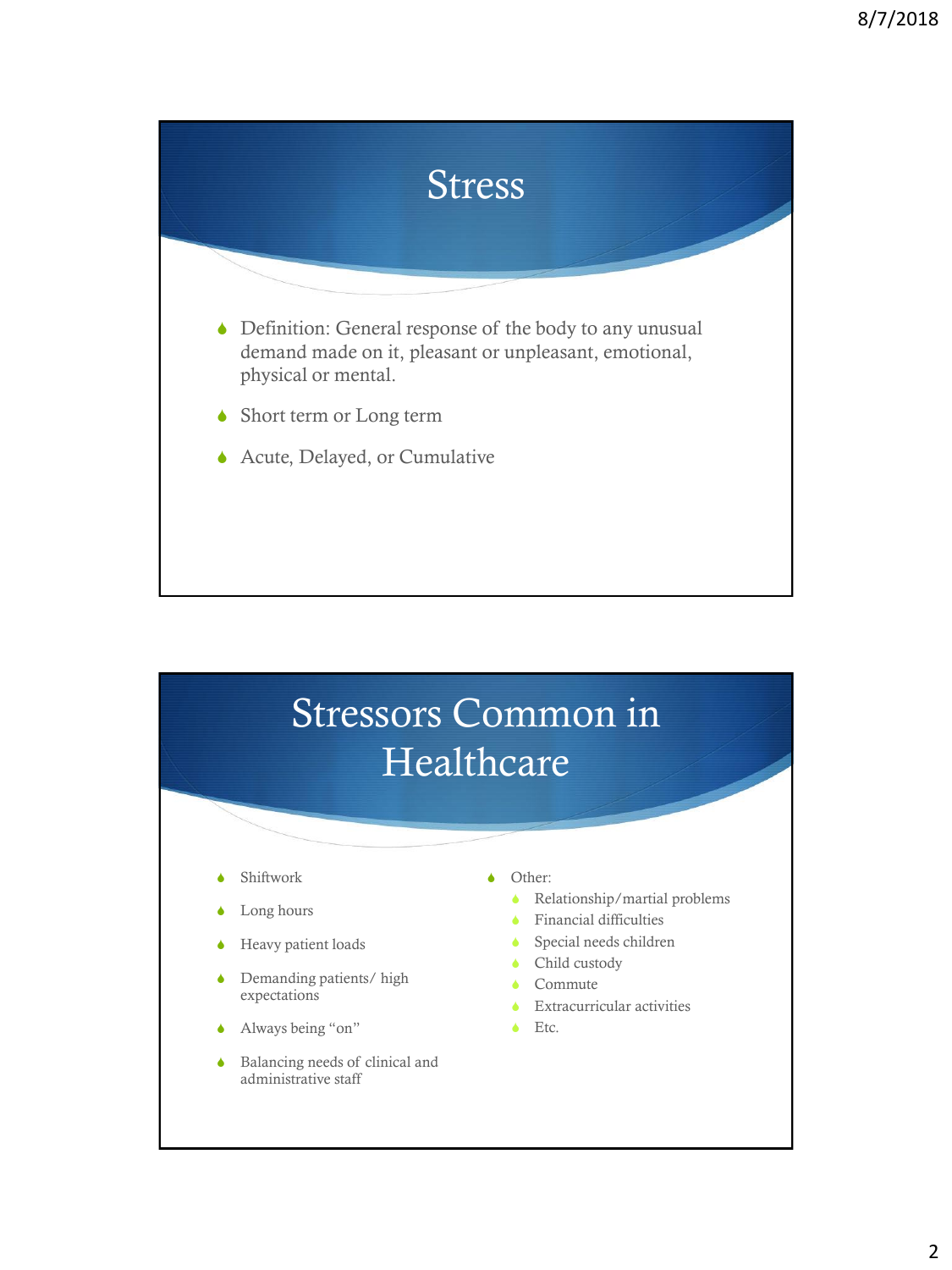#### Effects of Stress

#### $\blacklozenge$  Physical

- Circadian rhythm desynchronization
- $\triangle$  Chronic fatigue/sleep problems
- $\bullet$  GI problems
- **Emotional** 
	- $\bullet$  Mood swings
	- Anxiety, guilt, grief, fear, etc.
	- Loss of emotional control
	- Depression
- $\bullet$  Cognitive
	- $\bullet$  Decreased attention span
	- $\bullet$  Poor decision making/concentration
	- $\bullet$  Confusion/ memory problems
	- $\bullet$  Poor problem solving
- $\triangle$  Behavioral
	- $\bullet$  Withdrawal/change in activity
	- $\bullet$  Outbursts
	- Appetite increase or decrease
	- $\triangle$  Excessive/inappropriate humor

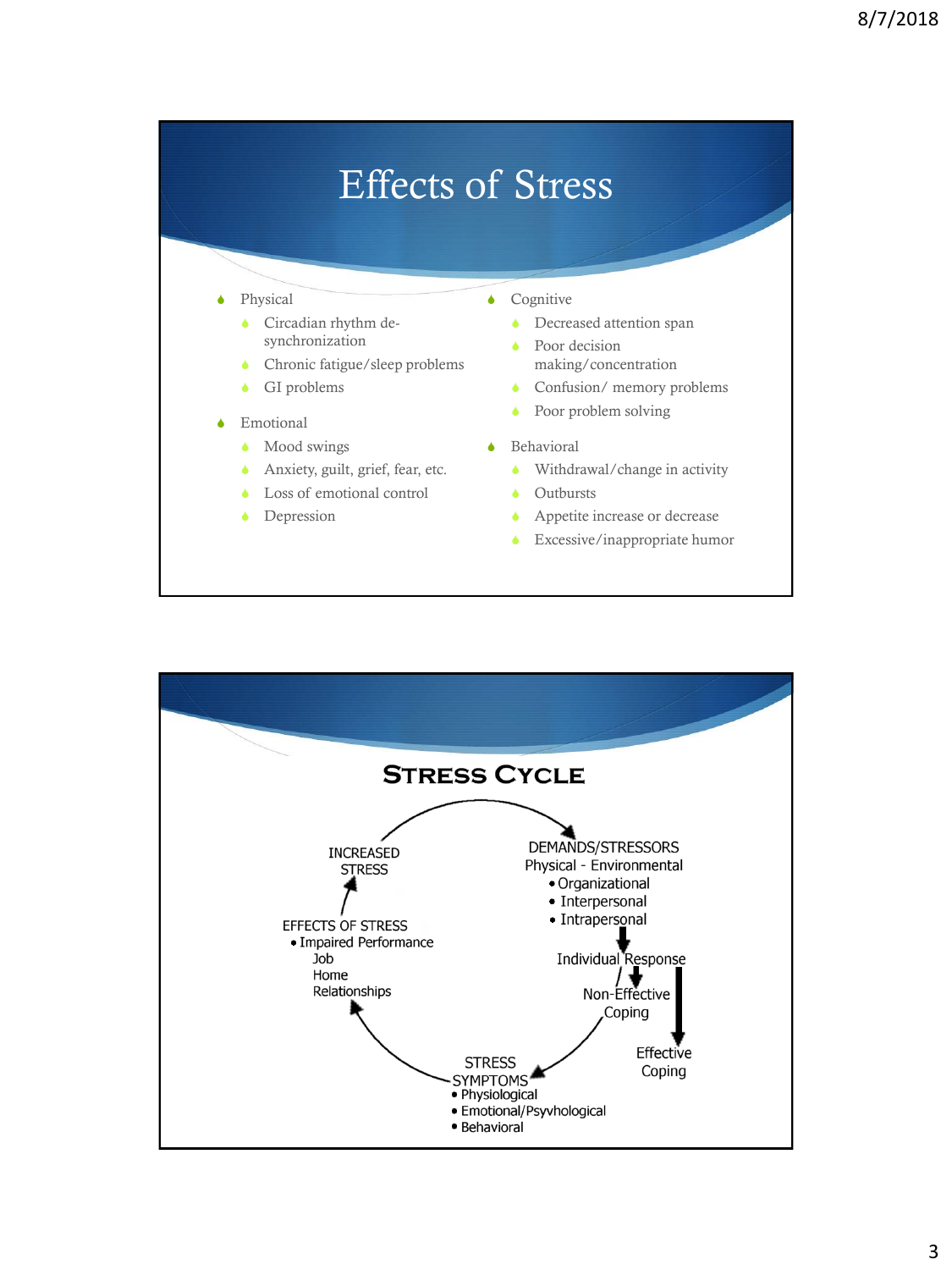

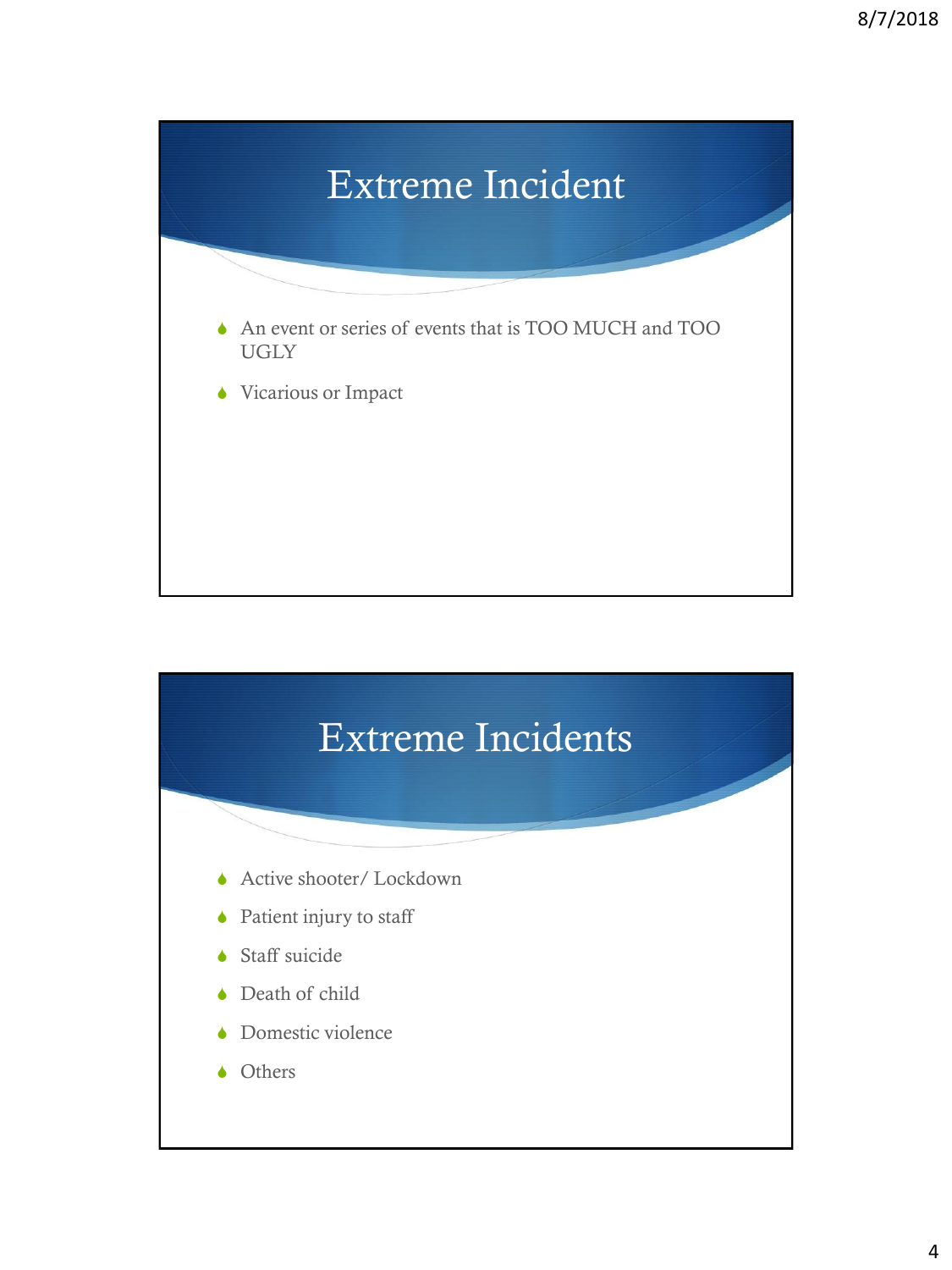### Extreme Incident Stress

Too Much

Too Ugly Too Soon

#### **Vicarious**

Too Much

Too Ugly

Too Similar OR

Too Different OR

Too Long

## Effects of Extreme Incident Stress

- Some people "bounce back" after an incident
- $\blacklozenge$  Impact of sensory modalities (intrusions/flashbacks)
- $\blacklozenge$  Shatters basic assumptions
- Shatters comfort zone
- $\triangle$  Creates deviation from baseline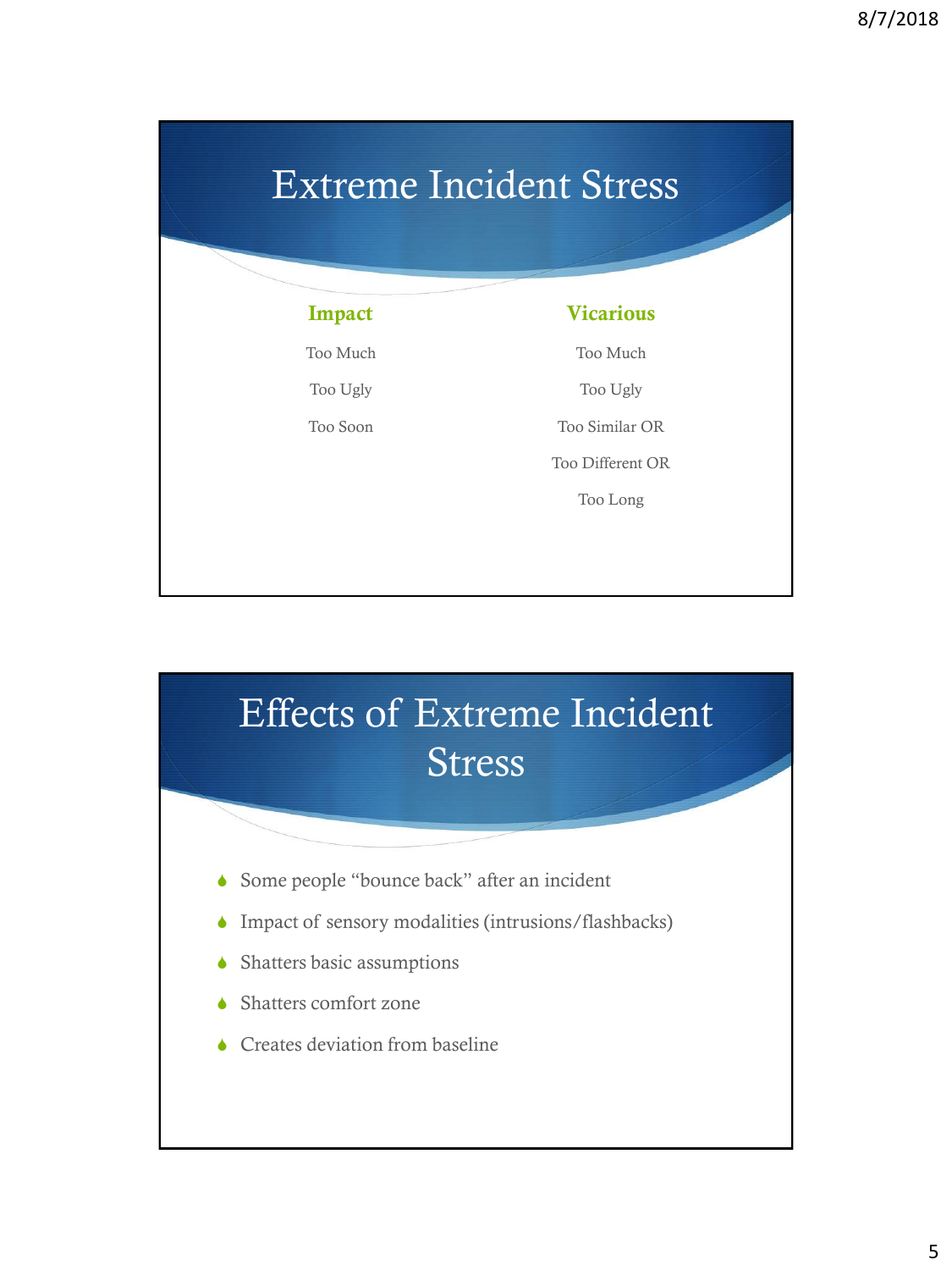### Why Should You Care?

- $\triangle$  Decreased absenteeism
- $\blacklozenge$  Increased performance and focus
- $\triangle$  Employee retention
- $\triangle$  Stress is contagious
- $\blacklozenge$  Improvement in both physical and mental health

#### Commonalities between Healthcare and Law Enforcement

- $\blacklozenge$  Shiftwork and long hours
- $\bullet$  Dealing with people in crisis
- $\bullet$  Disdain for the weak
- "Buck up" and "be tough" culture; Fear of losing job  $\rightarrow$ Stigma
- $\triangle$  Idea that showing emotion makes you vulnerable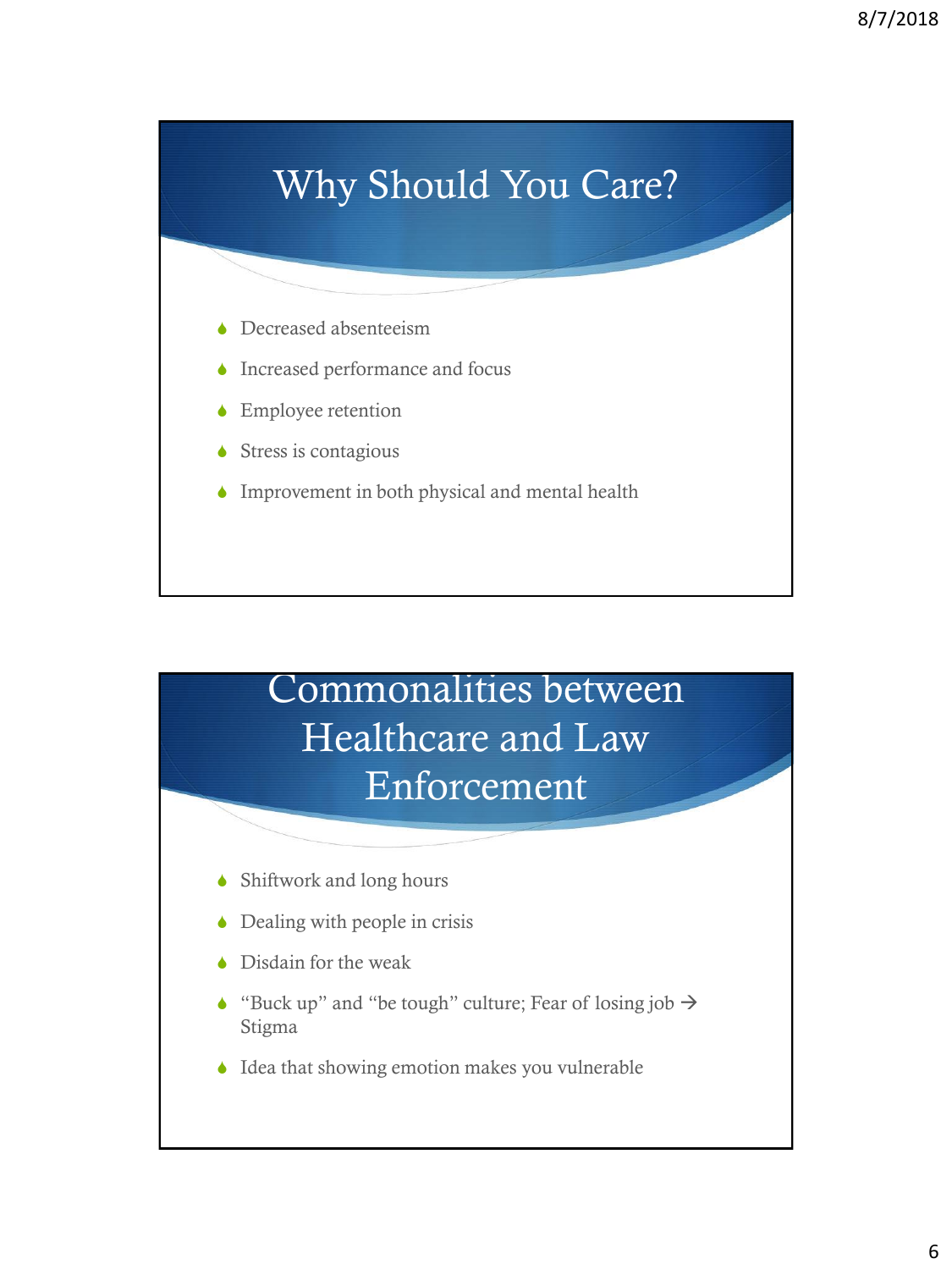### How Law Enforcement Deals with Stress/Extreme Incidents

#### $\blacklozenge$  Prevention

- $\bullet$  Training on stress during academy and during in-service trainings
- **SEAU Familiarity with EAP/Department psychologists**
- $\bullet$  Normalizing stress response
- $\bullet$  Support at command/supervisory level
- $\triangle$  Having other resources that validate what they are going through (i.e. book: Emotional Survival for Law Enforcement)
- **SECONDITION ESTABLISHING PEER Support and Wellness Programs**
- $\bullet$  Incentives for annual "resiliency check-ups"

SUPPORT FROM THE TOP IS CRUCIAL

### How Law Enforcement Deals with Stress/Extreme Incidents

#### $\triangle$  Response

- $\bullet$  Supervisors and peers trained in how to talk to a struggling coworker
- $\triangle$  Referrals to competent providers who understand the job
- $\triangle$  After an Extreme incident, having providers available on-site
- $\blacklozenge$  Mandatory vs. voluntary debriefs/meetings
- $\bullet$  Outreach from providers
- $\bullet$  Encourage work/life balance